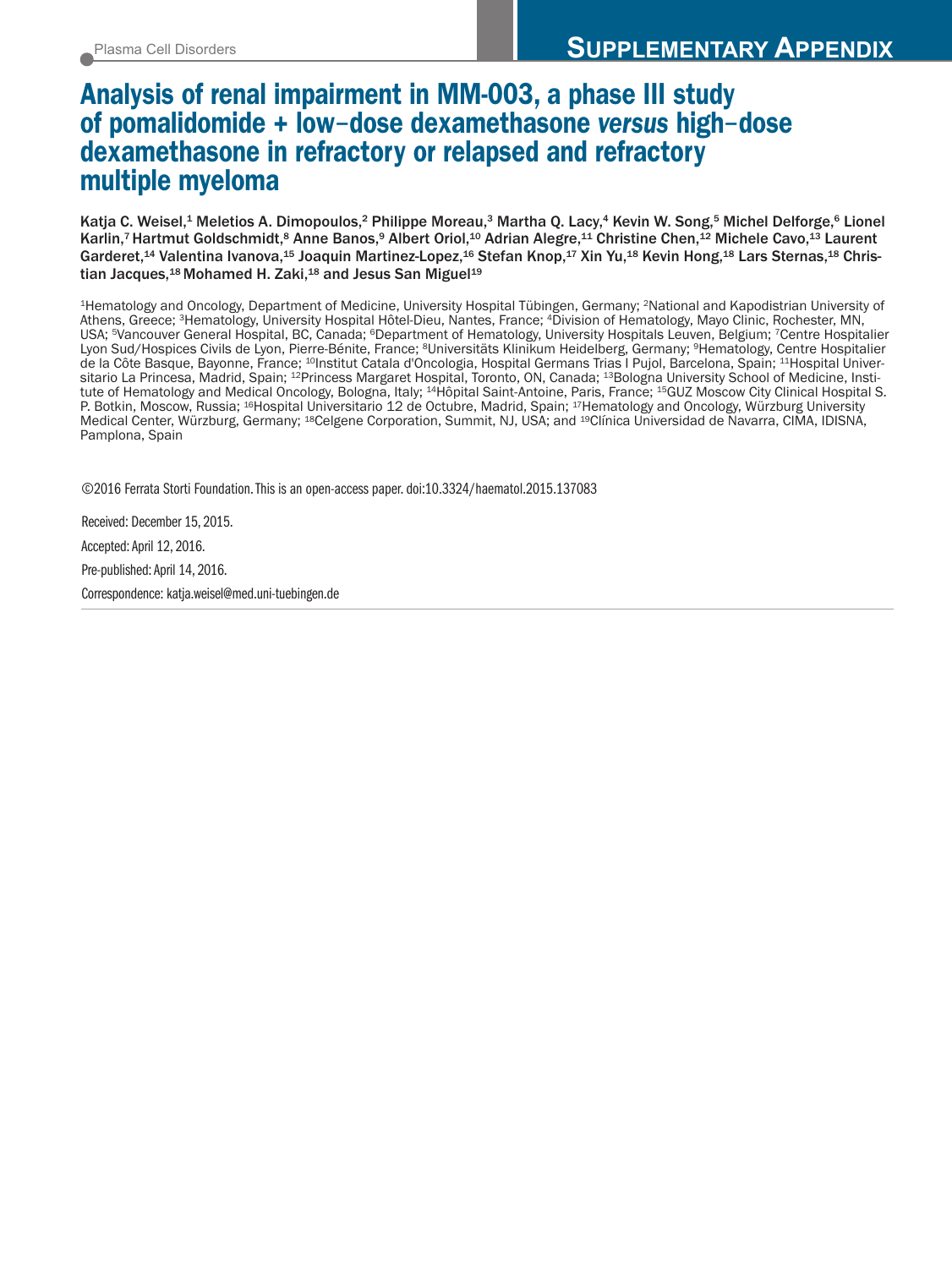## **Analysis of renal impairment in MM-003, a phase III study of pomalidomide + low-dose dexamethasone versus high-dose dexamethasone in refractory or relapsed and refractory multiple myeloma**

Katja C. Weisel,<sup>1</sup> Meletios A. Dimopoulos,<sup>2</sup> Philippe Moreau,<sup>3</sup> Martha Q. Lacy,<sup>4</sup> Kevin W. Song,<sup>5</sup> Michel Delforge,<sup>6</sup> Lionel Karlin,<sup>7</sup> Hartmut Goldschmidt,<sup>8</sup> Anne Banos,<sup>9</sup> Albert Oriol,<sup>10</sup> Adrian Alegre,<sup>11</sup> Christine Chen, $^{12}$  Michele Cavo, $^{13}$  Laurent Garderet, $^{14}$  Valentina Ivanova, $^{15}$  Joaquin Martinez-Lopez, $^{16}$ Stefan Knop,<sup>17</sup> Xin Yu,<sup>18</sup> Kevin Hong,<sup>18</sup> Lars Sternas,<sup>18</sup> Christian Jacques,<sup>18</sup> Mohamed H. Zaki,<sup>18</sup> and Jesus San Miguel $19$ 

<sup>1</sup>Hematology and Oncology, Department of Medicine, University Hospital Tübingen, Tübingen, Germany; <sup>2</sup>National and Kapodistrian University of Athens, Athens, Greece; <sup>3</sup>Hematology, University Hospital Hôtel-Dieu, Nantes, France; <sup>4</sup>Division of Hematology, Mayo Clinic, Rochester, MN, USA; <sup>5</sup>Vancouver General Hospital, Vancouver, BC, Canada; <sup>6</sup>Department of Hematology, University Hospitals Leuven, Leuven, Belgium; <sup>7</sup>Centre Hospitalier Lyon Sud/Hospices Civils de Lyon, Pierre-Bénite, France; <sup>8</sup>Universitäts Klinikum Heidelberg, Heidelberg, Germany; <sup>9</sup>Hematology, Centre Hospitalier de la Côte Basque, Bayonne, France; <sup>10</sup>Institut Catala d'Oncologia, Hospital Germans Trias I Pujol, Barcelona, Spain; <sup>11</sup>Hospital Universitario La Princesa, Madrid, Spain; <sup>12</sup>Princess Margaret Hospital, Toronto, Ontario, Canada; <sup>13</sup>Bologna University School of Medicine, Institute of Hematology and Medical Oncology, Bologna, Italy; <sup>14</sup>Hôpital Saint-Antoine, Paris, France; <sup>15</sup>GUZ Moscow City Clinical Hospital S. P. Botkin, Moscow, Russia; <sup>16</sup>Hospital Universitario 12 de Octubre, Madrid, Spain; <sup>17</sup>Hematology and Oncology, Würzburg University Medical Center, Würzburg, Germany; <sup>18</sup>Celgene Corporation, Summit, NJ, USA; 19Clínica Universidad de Navarra, CIMA, IDISNA, Pamplona, Spain

## **Supplementary Results**

POM + LoDEX significantly improved ORR versus HiDEX in patients with baseline CrCl ≥ 30 - < 60 mL/min (28% vs 11%; *P* = .014) and in patients with baseline CrCl ≥ 60 mL/min (34% vs 12%; *P* < .001) (Table 2). Note, the percentages in Table 2 may not add to 100% due to rounding.